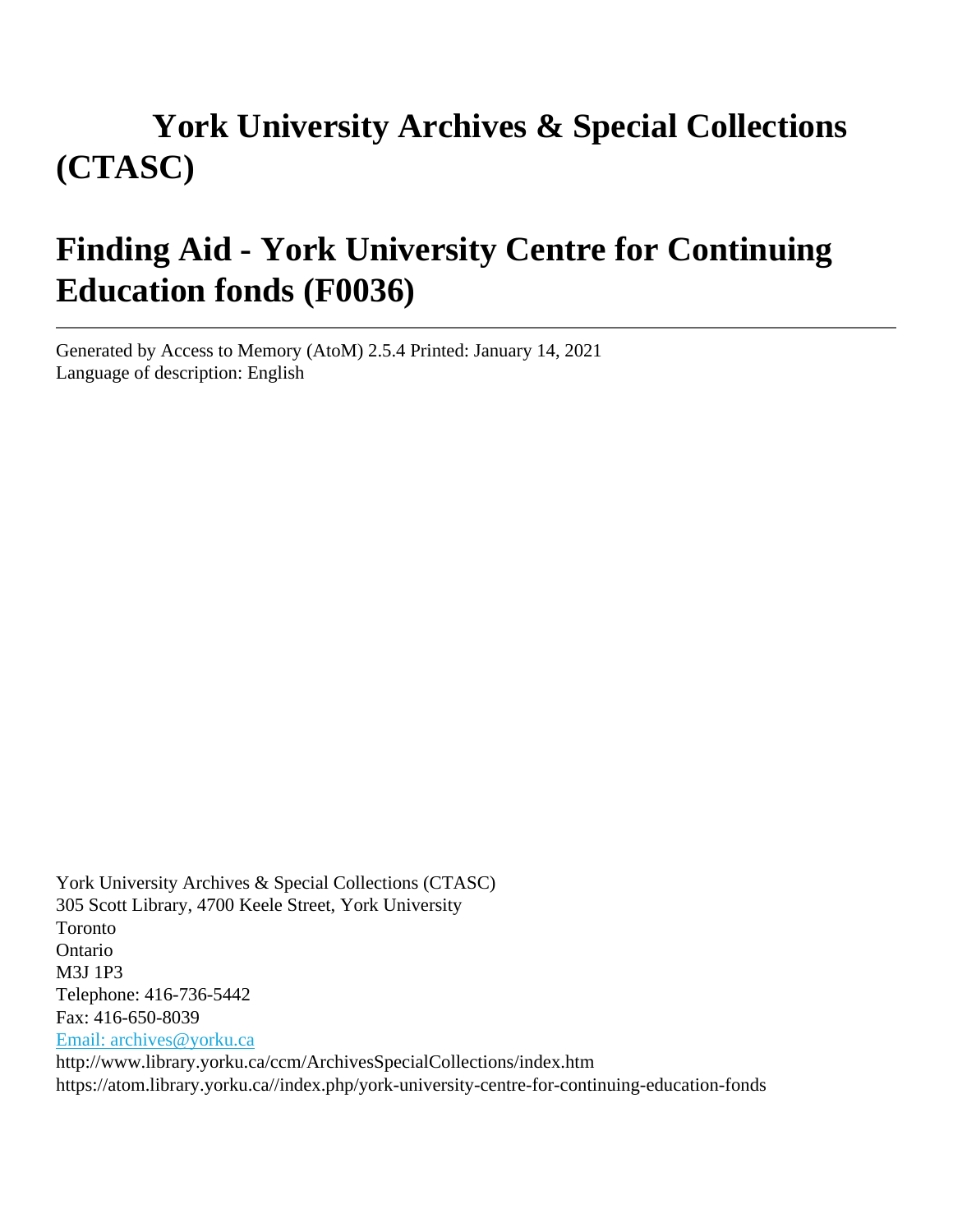## **Table of contents**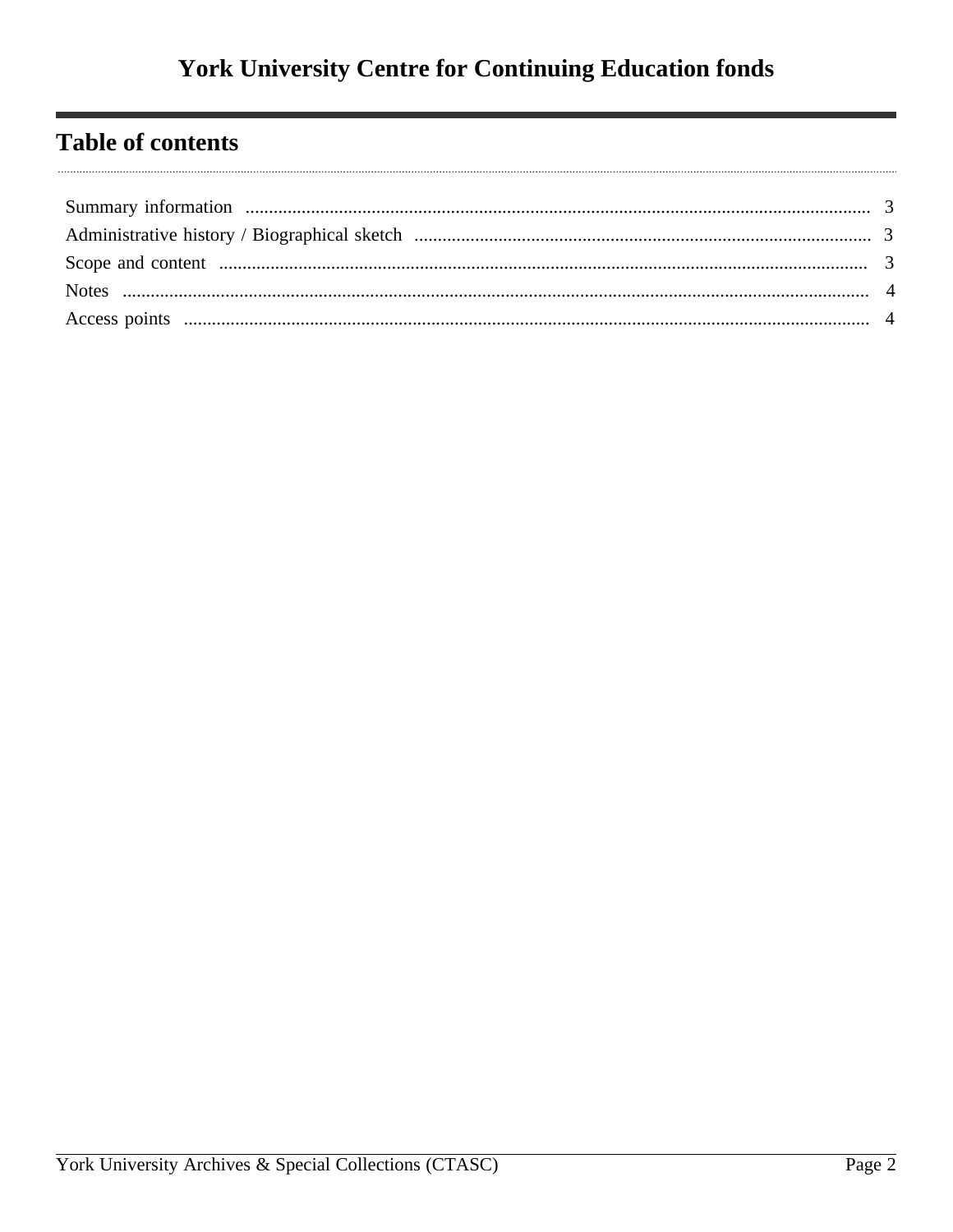| <b>Repository:</b>           | York University Archives & Special Collections (CTASC)                                                                                                                                                                                                                                                                                                                                                           |
|------------------------------|------------------------------------------------------------------------------------------------------------------------------------------------------------------------------------------------------------------------------------------------------------------------------------------------------------------------------------------------------------------------------------------------------------------|
| <b>Title:</b>                | <b>York University Centre for Continuing Education fonds</b>                                                                                                                                                                                                                                                                                                                                                     |
| ID:                          | F0036                                                                                                                                                                                                                                                                                                                                                                                                            |
| Date:                        | 1965-1972 (date of creation)                                                                                                                                                                                                                                                                                                                                                                                     |
| Language:                    | English                                                                                                                                                                                                                                                                                                                                                                                                          |
| <b>Physical description:</b> | 1.2 m of textual records                                                                                                                                                                                                                                                                                                                                                                                         |
| Note [generalNote]:          | In addition to archival records, Archives and Special Collections has<br>gathered other material from the Centre for Continuing Education<br>which is housed in the Ephemera collection. This material consists<br>of printed material and ephemera, including announcements<br>of conferences, courses, programmes and events, calendars,<br>newsletters, proceedings (of conferences), programmes and reports. |

### <span id="page-2-0"></span>**Summary information**

## <span id="page-2-1"></span>**Administrative history / Biographical sketch**

#### **Note**

The Centre for Continuing Education was established in 1967 as an adult education institute offering nondegree course in the fields of Arts and Communication, Human Relations, Urban Studies and Special Studies in Education. The Centre' s instructors are drawn from York's faculties and from professionals in the fields of instruction. Courses are offered in cooperation with institutes and organizations in specific fields. Formal classes, workshops, seminars and discussion groups are the preferred means of education in the Centre. The Centre offers instruction in the areas of Business (economics, accounting marketing), Management organizational behaviour, interpersonal communications), Industrial Relations, Language Skills and Law. The Centre offers bridging courses for those who wish to pursue education at the university level at some future time. In addition the Centre works in cooperation with those York faculties that offer non-degree courses, as a provider of expertise in areas of course content and development.

#### <span id="page-2-2"></span>**Scope and content**

The fonds consists of the records of the Office of the Director of the York Centre for Continuing Education, 1965-1972.